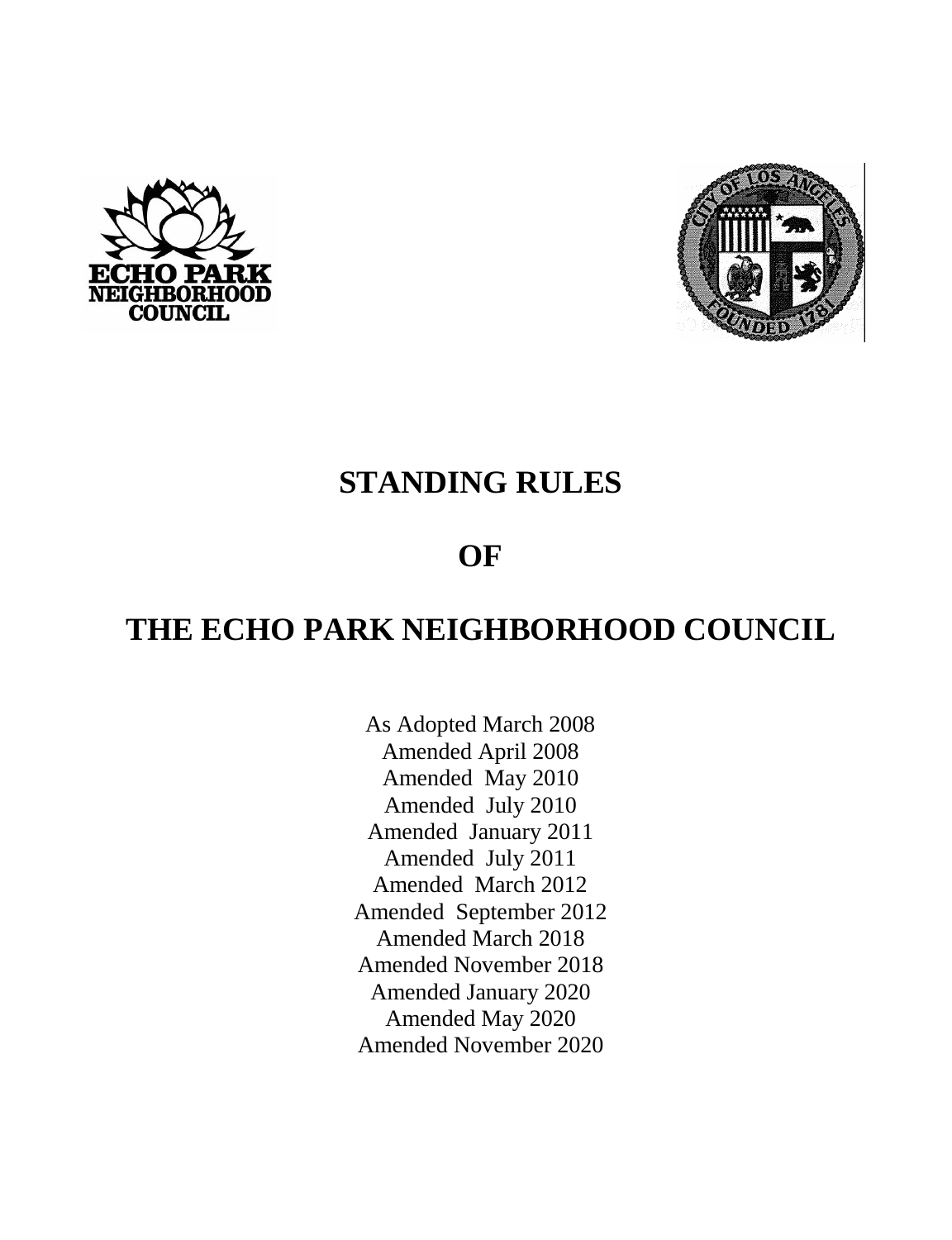The Board of Governors of the Echo Park Neighborhood Council (EPNC) will establish Standing Rules as directed by the Bylaws.

Be it Resolved by the Echo Park Neighborhood Council Board of Governors, that the following be, and the same are hereby adopted as, the Standing Rules of the Echo Park Neighborhood Council.

# **BOARD OF GOVERNORS MEETINGS**

## **1. Meeting Dates and Location**

The Echo Park Neighborhood Council shall meet on the  $4<sup>th</sup>$  Tuesday of the month at its principal meeting located the EPNC Office and Community Center located at 1226 Alvarado St, Los Angeles, CA 90026 unless otherwise noted and properly posted on the EPNC meeting agenda.

## **2. Calling to Order**

The Chair of the Echo Park Neighborhood Council shall call the General Meeting of the Board of Governors to order at the hour stated and, if a quorum is present, shall proceed with the order of business.

#### **3. Order of Business**

The order of business for the Echo Park Neighborhood Council Governing Board meetings shall be in order as practical and as follows:

(1) Administrative Items

- (a) Call to Order and Welcome
- (b) Roll Call
- (c) Adoption of Minutes
- (d) Orders of the Day (if applicable)
- (2) LA City Council District 1 & 13 Reports
- (3) DONE Reports
- (4) Other Government agencies, Community and Stakeholder organizations' announcements and presentations
- (5) Chair's Report
- (6) Vice Chair's Report
- (7) Treasurer's Report
- (8) Committee Chair and liaison Reports (Limited to 1 minute per position)
- (9) Public Comment on non-agenda items
- (10) Announcements by Board members and liaisons (limited to 1 minute per person)
- (11) Motions and resolutions
- (12) Administrative Items

Administrative items with the following template should be included in every BOG regular meeting agenda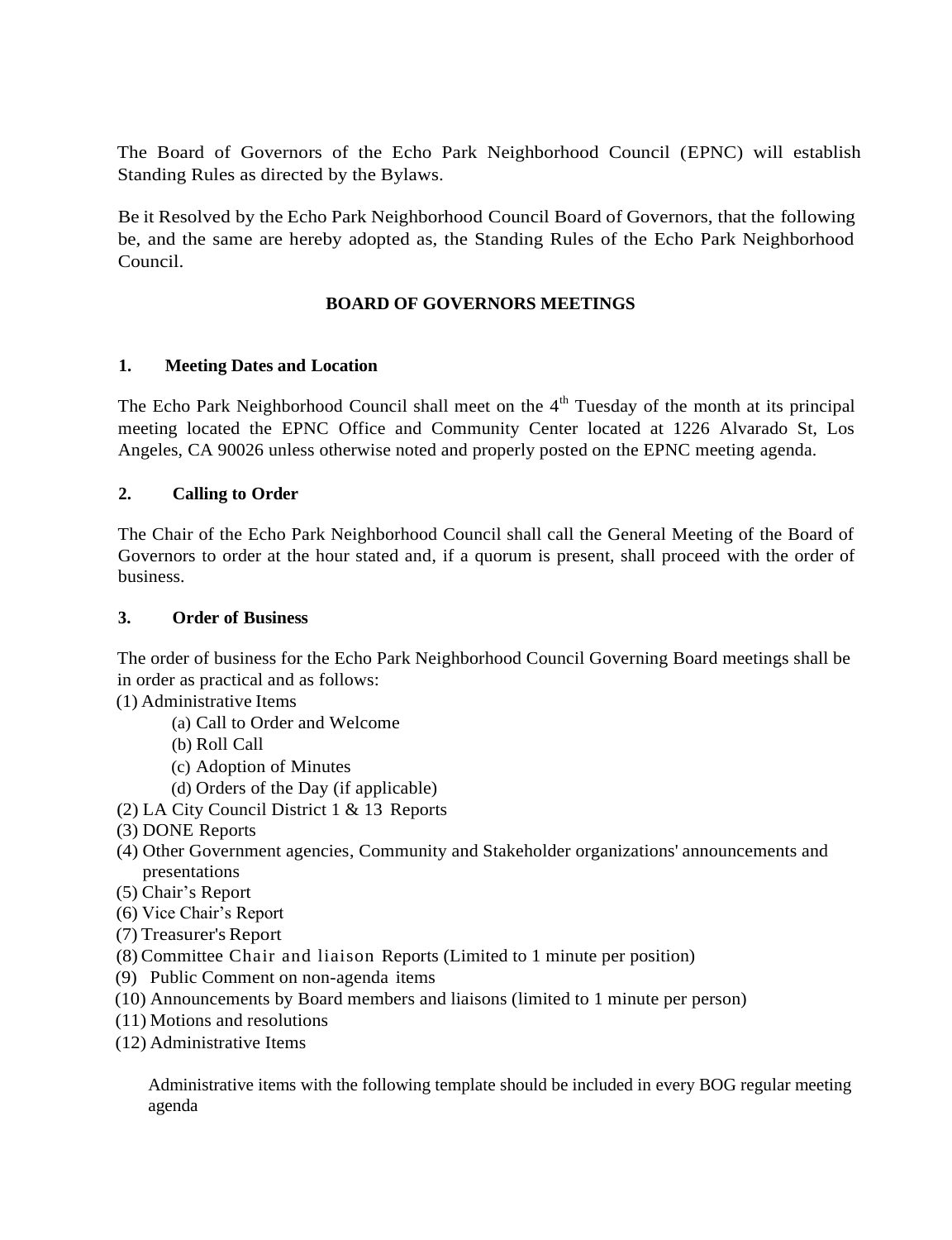- a. Selection of open BOG officer positions and Liaisons
- b. Formation of new committees
- c. Modification of scope of work for existing committees including possibly merging committees
- d. Confirmation/appointment of committee chairs and liaisons
- e. Confirmation of committee membership
- f. Board members eligible for removal, motions to remove for next meeting
- (13) Future Agenda Items
- (14) Board Member Comments
- (15) Adjournment

Please see attached flow chart (Ex. A) for a visual representation of how a motion is considered. No privileged motions or amendments may be made unless sufficient comment by Board members has already occurred.

## **4. Parliamentary Rules**

The Chair of the Echo Park Neighborhood Council shall use the latest version of Robert's Rules of Order to conduct the meeting except as specified in these Standing Rules and the Bylaws. A motion that is defined as privileged according to Robert's Rules of Order shall require a two thirds majority in favor of all present and eligible to vote in order to carry. Great effort should be made to reach consensus on items before the Governing Board.

No one is allowed to speak on behalf of the board without authorization. No Committee member is allowed to speak on behalf of the Board without specific authorization by the BOG.

## Motions and Resolutions Protocol:

Introduction of Agenda Item by Committee chair/proponent/BOG Chair Motion by BOG member with second Presentation by applicant if any, at Chair's discretion Public comment on the motion Board comment on the motion Amendments may be accepted at this time, not before Privileged motions may be accepted at this time, but not before Additional Board comment Vote on amendment(s) Vote on support or not for motion (post amendment)

See flowchart (Ex. A) for additional clarification.

# **5. Mandatory Meetings, Attendance and Absences**

Meetings of the Board of Governors scheduled and noticed as per the Brown Act shall constitute a meeting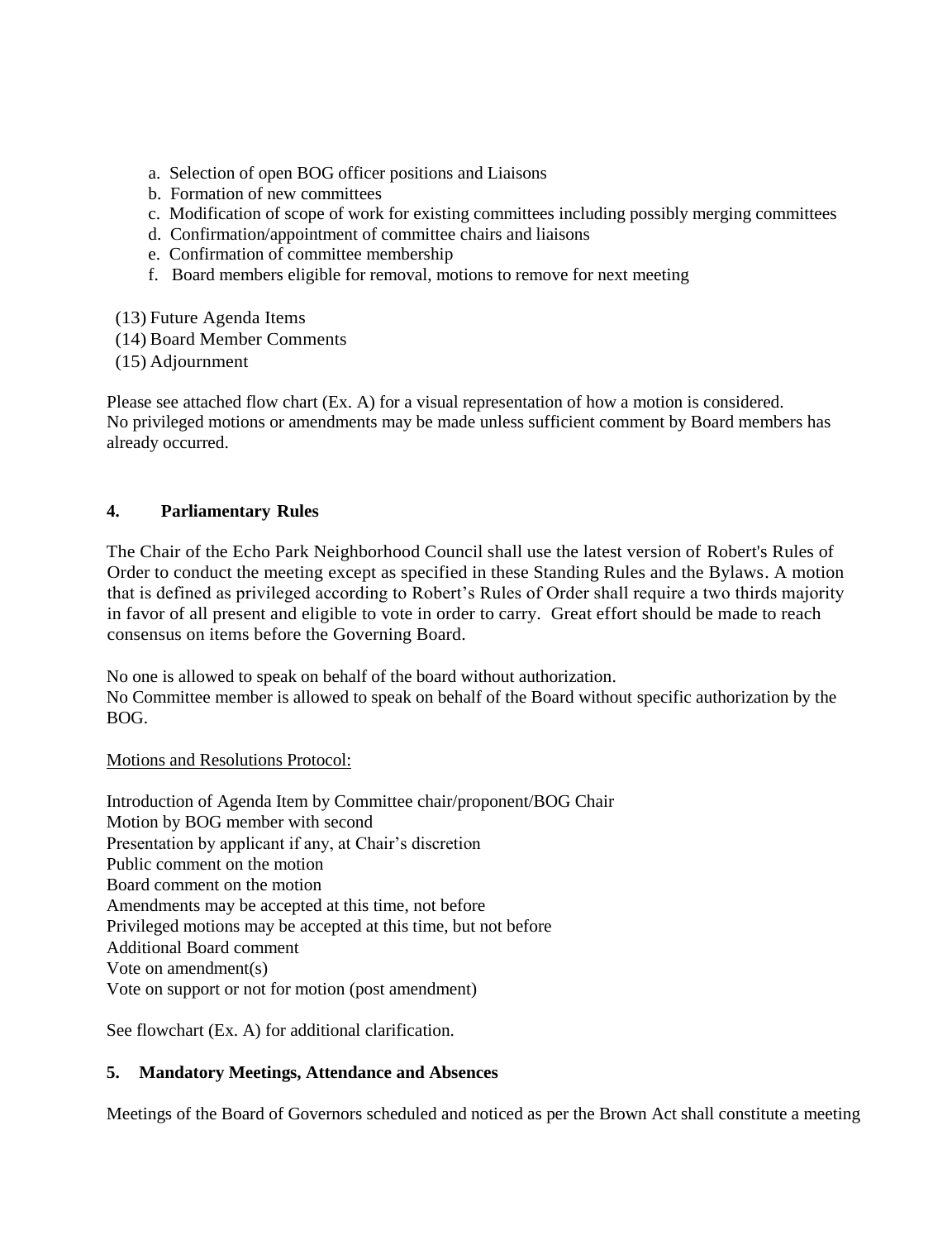for the purpose of determining Board Member attendance. Committee meetings jointly noticed as Board of Governors meetings where the purpose is to have a committee meeting shall not count as Board meetings for purposes of this section.

Attendance at Regular Board meetings is mandatory. The Chair determines if attendance at Special Board of Governors meetings is mandatory. If the Chair determines that a Special Meeting is mandatory, it shall be posted on the top of the agenda, and emailed to board members including language that states in the opening paragraph that attendance is required.

Mandatory attendance at Special meetings is subject to confirmation by the BOG. A Special meeting that the chair has determined as mandatory for attendance may be protested by a member of the Board prior to or within five days of the meeting time, in writing, with a second. This protest should be presented to all executive committee members, and must be included in the next regular meeting agenda under Administrative items. A majority of BOG members present and voting must confirm that the meeting was mandatory.

The time specified in the agenda for meeting start time and adjournment is the deciding factor in determining a late arrival or early departure. Being more than 20 minutes late to a meeting counts toward total absences. Departing more than more than 20 minutes early counts toward total absences. Time of arrival and departure shall be recorded in the minutes. Board members are required to notify the Secretary when they arrive at a meeting, and when they leave and/or re-enter the meeting room during a BOG meeting. The Chair shall be the arbiter of any disagreement during the meeting about arrival and departure times.

During Zoom meetings, boardmembers will either notify Chair or if not recognized, contact the Chair and Secretary of the time of arrival or departure. Chair and Secretary will inform notetaker of attendance, to include in the minutes. There will be a mid-meeting roll call held to confirm attendance at that time. Standing arrival and departure times apply within Zoom meetings.

Early departures and late arrivals count as one half of a total absence. Late arrivals and early departures do not qualify as consecutive absences for the purposes of removal. Missing more than half the meeting qualifies as a total absence.

The Secretary shall keep an ongoing attendance log that shall be appended to BOG minutes presented for Board approval, or made available on the EPNC website. When a Board member has one less absence than is required for automatic removal, the Secretary shall notify the Board member and the Chair of that Board member's status.

#### **6. BOG member responsibilities and qualifications**

Each board member is responsible to know the conditions and standards set forth in the Bylaws and Standing Rules.

Each Board member is responsible to know their own status in qualifying for membership in good standing or removal.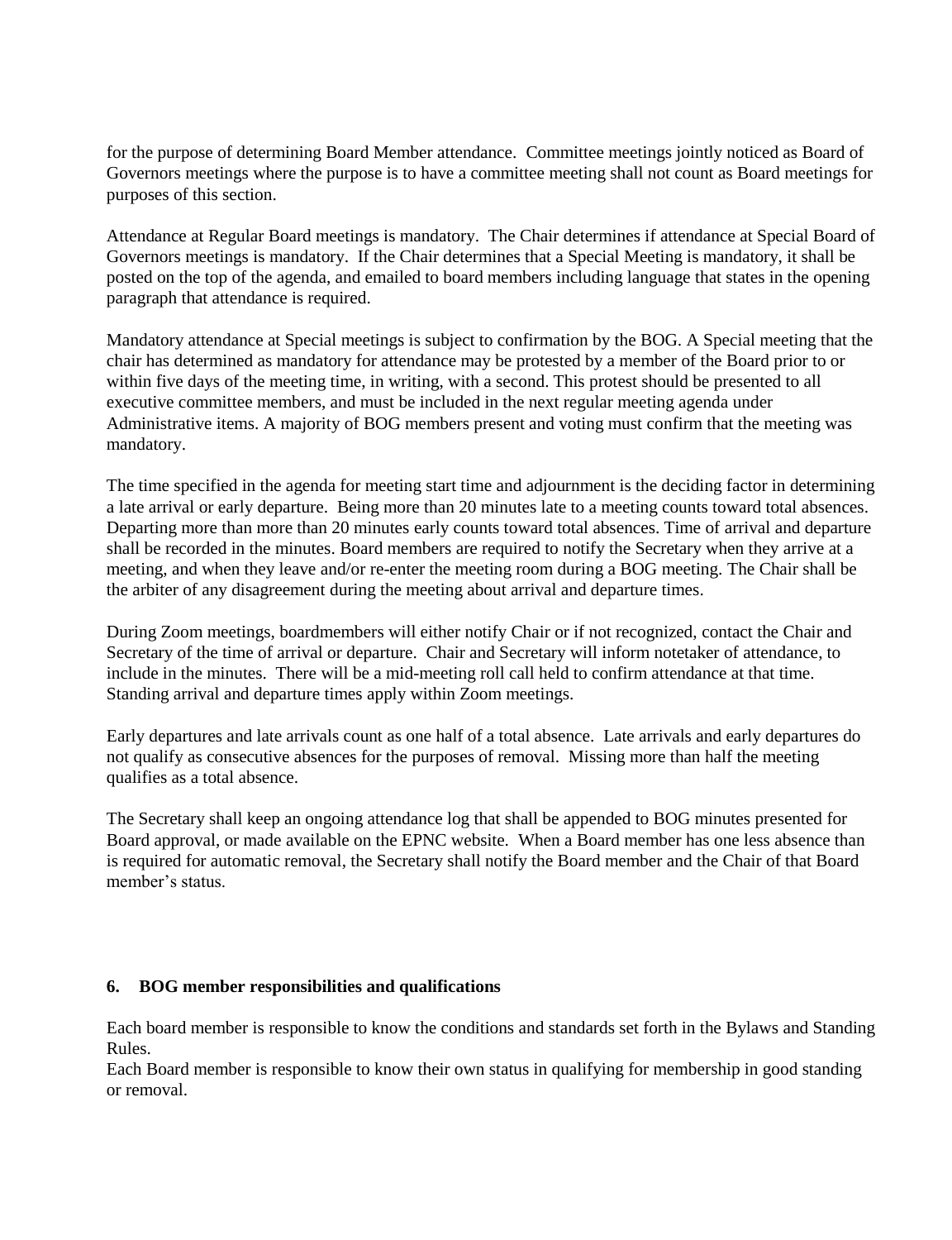In addition to requirements in the Bylaws, all BOG members are encouraged to take training for Planning 101 through DONE prior to voting on any PLUC matter. At the BOG and PLUC Chair discretion, a BOG member that has been disruptive of PLUC matters may be required to take Planning 101 prior to being allowed to participate in PLUC issues.

# **7. Reconsideration**

The following test shall be applied if a motion to reconsider is being acted upon:

Is there sufficient evidence of new information that was not available at the time the original motion was acted on;

Does this evidence fundamentally change the position of the community regarding the original position; Is there a viable alternative action for the Board to take, and what is the amendment or change to the original motion;

What are the consequences of reversing or changing this action at this time and are these consequences worth the cost of a change;

Was the BOG prejudiced or misled in some way that has caused a grievous miscarriage of duty.

It is encouraged that motions to reconsider be made only in extreme cases, as they undermine the credibility and stability of the NC system; if the facts merit serious changes in direction, a new motion is most appropriate to address the issues.

## **8. Posting of Agendas**

The primary physical posting location shall be the Edendale Branch Library near the entrance on Sunset Blvd. If the primary location becomes unavailable for any reason, the Chair has authority to designate a different location to serve as the primary location until the Board of Governors can convene to amend these Standing Rules.

The Board and Committees are encouraged to physically post their agendas (or other meeting notices) in additional locations throughout Echo Park for better outreach to the community, but physically posting at the primary location is all that is necessary as long as the other requirements for posting as set forth in the Bylaws are also met.

## **9. Filling of Vacant Board Seats**

Vacant Board seats shall be filled pursuant to the procedures in the Bylaws. Vacant seats should be announced to the community as soon as practicable after the resignation, removal or other cause for the vacancy occurs, including via website, social media and email/newsletter and other outreach, and announcement at a Board meeting if applicable. If the vacancy occurs less than 2 weeks before the next regular Board meeting, filling of that seat should be noticed for the following Board meeting to allow for outreach and notice to the community. Exception to this should be made if the Board is at risk of losing quorum.

When voting to fill a vacant seat that has been converted from a designated seat to an at large seat, Board members are strongly encouraged to give preference to candidates from the District or Age group that the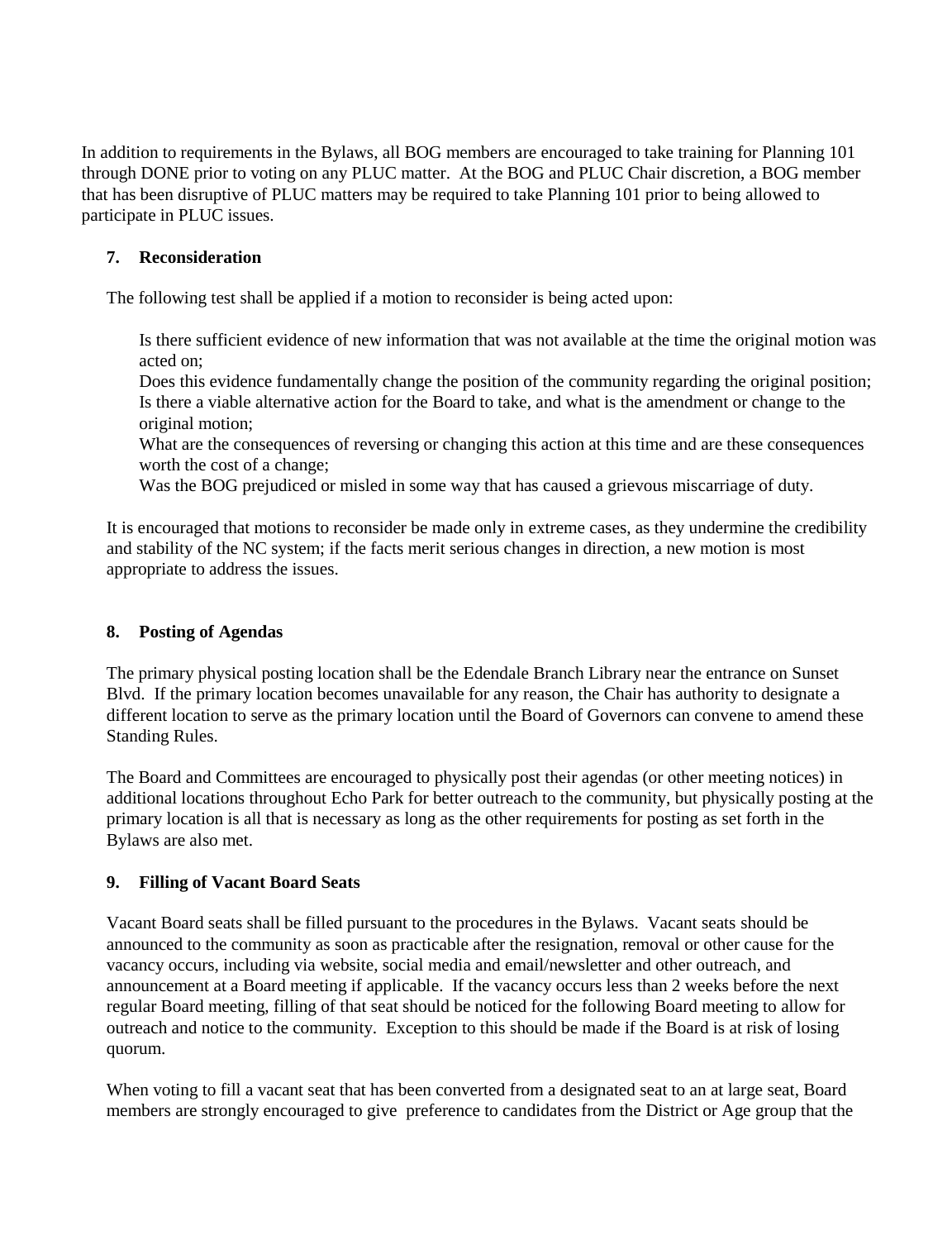seat represented before being converted.

# **STANDING and AD HOC COMMITTEES RULES**

#### 10. **Committees Rules - EPNC Standing Committees**

A Standing Committee is any committee that meets on a regularly scheduled basis to deal with on- going business of the Neighborhood Council. The Standing Committees of the Echo Park Neighborhood Council are as follows:

(1) Budget & Finance\* (Minimum 3 members, Treasurer, Vice Treasurer, 1 other BOG or Stakeholder member; additional members at the discretion of the Treasurer) BFC should meet on a monthly basis BFC Committee members that may speak for the BOG re: BFC matters: Treasurer; Vice Treasurer.

(2) Executive Committee\* (5 EPNC Members as prescribed in the Bylaws) All Executive Committee members may speak on behalf of the BOG or the EC EC should meet minimally on a quarterly basis

(3) Planning & Land Use (up to 9 Members total; up to 5 EPNC Board members and remainder Stakeholder members)

PLUC should meet on a monthly basis

Any Board Members that serve on PLUC are authorized to advise City personnel and officials when the PLUC and/or BOG does not have sufficient time to convene, vote and submit a recommendation or statement on a planning matter before a deadline and to request additional time to do so, without seeking specific approval of the BOG; and further, are authorized to speak at any public hearings on planning matters to convey positions of the Board on which the Board has previously voted and/or submitted a written statement.

(4) Outreach Committee (Composition at the discretion of the Cmte Chair/Co-Chairs)

No Committee of the EPNC shall ever have more than 5 members of the BOG sitting on the committee. All Standing Committees must notice their meetings as joint meetings of the BOG and the Committee.

#### **(11) Committees Rules- EPNC Ad Hoc Committees**

An Ad Hoc Committee is defined as any committee created to deal with community issues on an ongoing or temporary basis. The formation of an Ad Hoc Committee shall be moved at a BOG meeting and confirmed by a majority vote of the Board. Ad Hoc Committees have a continuing ability to meet and do business after an election of a new BOG, until such time as the BOG can confirm or discuss the work of the Ad Hoc Committee. Each year, at the beginning of the term when Officers are selected, the Board shall consider whether to renew any existing ad hoc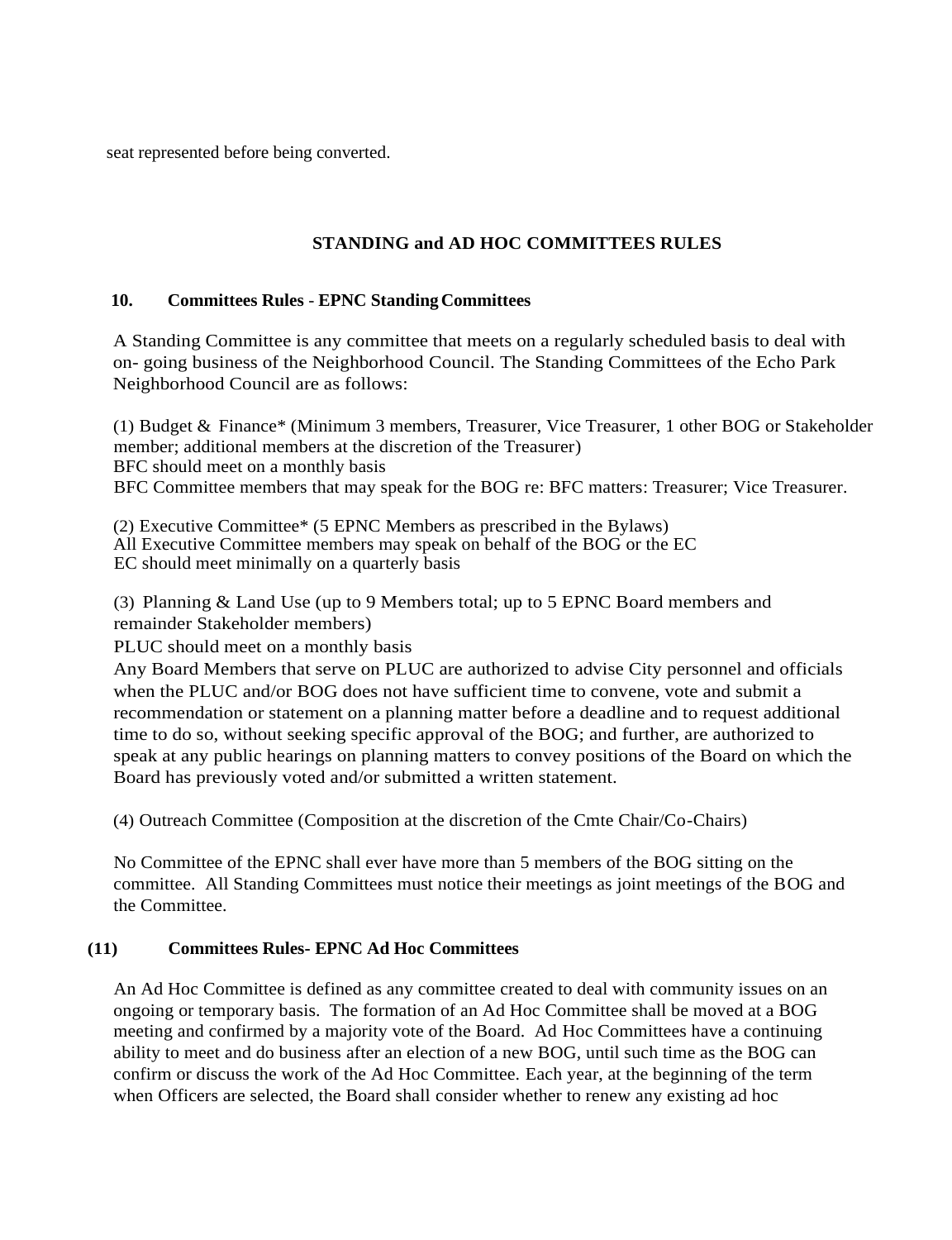committees.

Ad Hoc Committees are subject to Brown Act notification and rules unless the following condition is met:

All the members of the Ad Hoc Committee are BOG members, and there are four or fewer members of the committee.

No Committee of the EPNC shall ever have more than 5 members of the BOG sitting on the committee. Any Committee with 5 BOG members on it must notice its meetings as a joint meeting of the BOG and the Committee.

Ad Hoc Committees that fail to meet at least quarterly are not considered active, for purposes of determining whether a Board member is actively serving on a committee as required by the Bylaws.

## **(12) Committees Rules** - **Appointment of Standing and Ad Hoc Committee Chairs**

The Chair of the Echo Park Neighborhood Council shall have the authority to appoint standing and ad hoc committee chairs and Co chairs other than for the EC and BFC. The Board of Governors shall confirm the appointments at a BOG meeting in accordance with the Bylaws. When the Chair is either selected as new or reconfirmed for an additional term, the Chair may re-appoint Committee Chairs.

A stakeholder may co-chair a committee when a BOG member serves as the other co-chair. Committee chairs must, within 60 days of being seated, obtain a certificate of completion for "Ethics and Open Government Training for Neighborhood Councils" or other ethics training required by DONE of Board members.

The Chair(s) appointed by the BOG Chair serve at the pleasure of the Chair and are responsive to that Chair.

When Co-Chairs are appointed to lead a committee, the Appointees must meet with the BOG Chair to discuss the reasons for the appointment. The Chair shall be explicit about the division of labor between Co Chairs, and may share the reasons for appointing Co-Chairs to a committee instead of appointing a single Chair.

Co-Chairs shall be generally viewed as co-equal in authority on matters regarding committee business, except where the BOG Chair specifically directs the Co-Chairs to act.

The BOG Chair may request a meeting with a committee Chair or Co-Chair at any time. The committee Chair or Co-Chair must meet with the BOG Chair within a reasonable amount of time.

## **(13) Committees Rules-Removal of Members and Chairs**

All Committee Chairs and Co-Chairs, apart from the Executive Committee and Budget and Finance Committee, shall be appointed and removed by the Chair and confirmed by a majority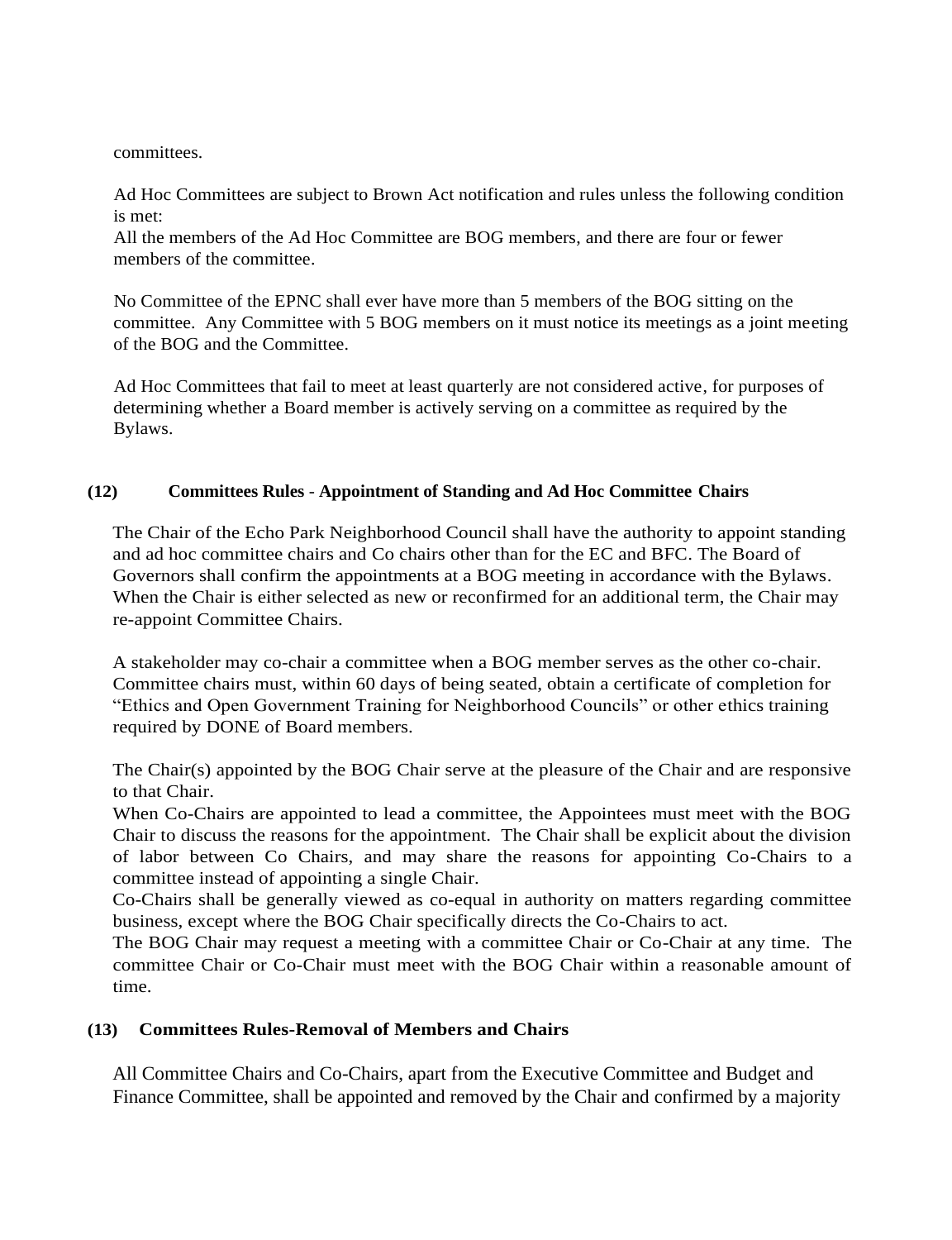vote of the Board members present and voting.

The Chair is empowered to remove Committee Chairs for the purpose of ensuring effectiveness, workflow, and responsiveness to the community.

Appointments and removals take effect immediately. When the Chair makes an appointment or removal in between Board meetings, the item shall be placed for confirmation on the Agenda during the Administrative Items section.

Reversal of Chair actions regarding appointment and removal of Committee Chairs requires majority plus one vote of the Board.

### **(14) Committees Rules** - **Committee Participation**

.

Each member of the Echo Park Neighborhood Council Governing Board member is required to actively participate in at least one Standing or Ad Hoc Committee. Active participation is defined in section 10 (and other sections) of these standing rules.

### **(15) Committees Rules** - **Committee Membership**

Membership of a standing, special and/or ad hoc committee may include governing board members and stakeholders. Permanent committee membership may not be larger than 9 members. In accordance with the Brown Act, no committee may have more than five BOG members.

Standing and Ad Hoc Committee chairs may appoint members of their committee.

Under some circumstances a town hall type committee may convene where all stakeholders and board members are allowed to vote on issues at the meeting. These meetings shall be noticed in accordance with the Brown Act as a joint meeting of the BOG, and all matters decided by consensus of those present and voting shall be brought before the BOG for approval.

Committee Chairs may change the membership and structure of their committees as needed. Such changes may occur at any Brown Act noticed meeting. Any changes by the chair of a committee shall be confirmed by BOG vote at a regular or special meeting. Committee Chairs should promptly notify the Chair so that changes in membership may be placed on the next BOG agenda. Any changes by the chair of a committee must be supported by the Chair of the BOG or two other officers in order to take effect immediately.

Changes in Committee membership, chairmanship, or structure may be moved at a BOG meeting by an officer in accordance with the Bylaws, and if deemed necessary by an officer.

Changes to committee membership or structure may be moved at a BOG meeting by a committee chair, co chair, or vice chair, if any.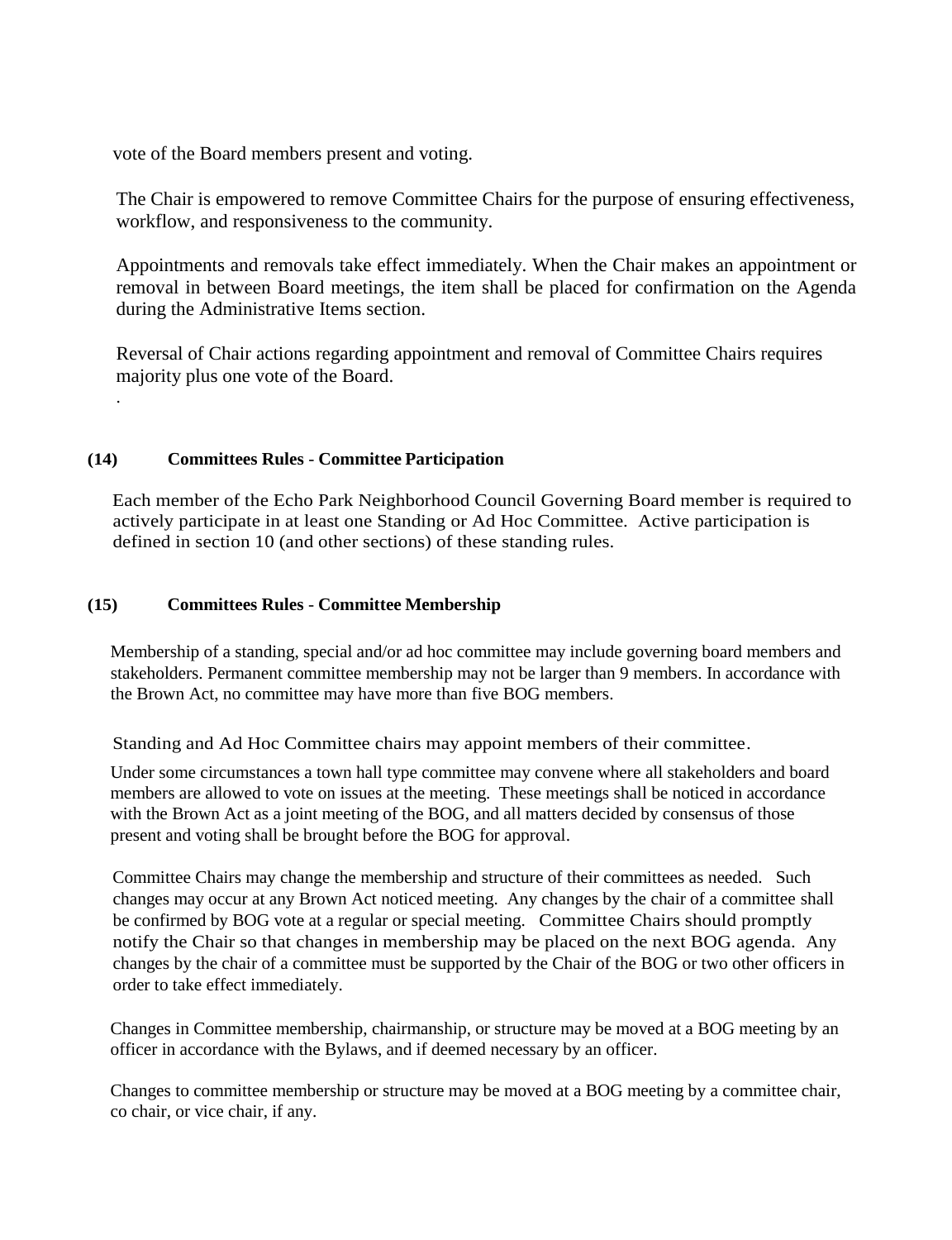When removal of a Committee member is moved, the moving party shall provide a written explanation of the basis for removal to the Executive BOG members and the person being removed. The explanation shall accompany the agenda of any meeting confirming such an action.

### **(16) Committees Rules** - **Committee Member Responsibilities**

Committee members are expected to:

a) attend all committee meetings, or as defined by the committee rules and regulations

b) participate in the formation of committee recommendations to the general board,

c) volunteer or accept reasonable assignment from the committee Chair, to assist the committee in the work required to fulfill its mission.

### **(17) Committees Rules** - **Committee Chair Responsibilities**

Committee Chairs responsibilities include:

a) to ensure all committee affairs are compliant with the Brown Act,

b) to moderate meetings and participate in all recommendations from the committee to the general board,

c) ensure by action or delegation:

- 1) the public posting of committee meeting agendas,
- 2) documentation and public posting of committee minutes,
- 3) forward minutes and official documents to Secretary and CIO

4) the drafting of motions based on the committee's findings for the general board to consider,

5) forward committee recommendations to be considered by the general board to the Executive Committee, so they may be placed on the general board meeting agenda, and if possible mailed with the monthly general board meeting agenda, and

6) draft final recommendations of the general board on committee issues, with these recommendations forwarded to appropriate parties.

d) Committees are expected to meet at least once per quarter

Committee Chairs are authorized to communicate with City officials and speak at any public hearings to convey positions of the Board on which the Board has previously voted and/or submitted a written statement that are within the jurisdiction of that Committee.

#### **(18) Committees Rules** - **Conditions for Committee to Meet and Take Action**

No Committee shall be able to make a recommendation to the BOG without at least three members present and voting.

A quorum of the committee will consist of the presence of 50% plus one of the committee. A committee may meet, but may not formulate recommendations to the general board without a quorum.

It is strongly recommended that committee meetings are noticed in the agenda as joint meetings of the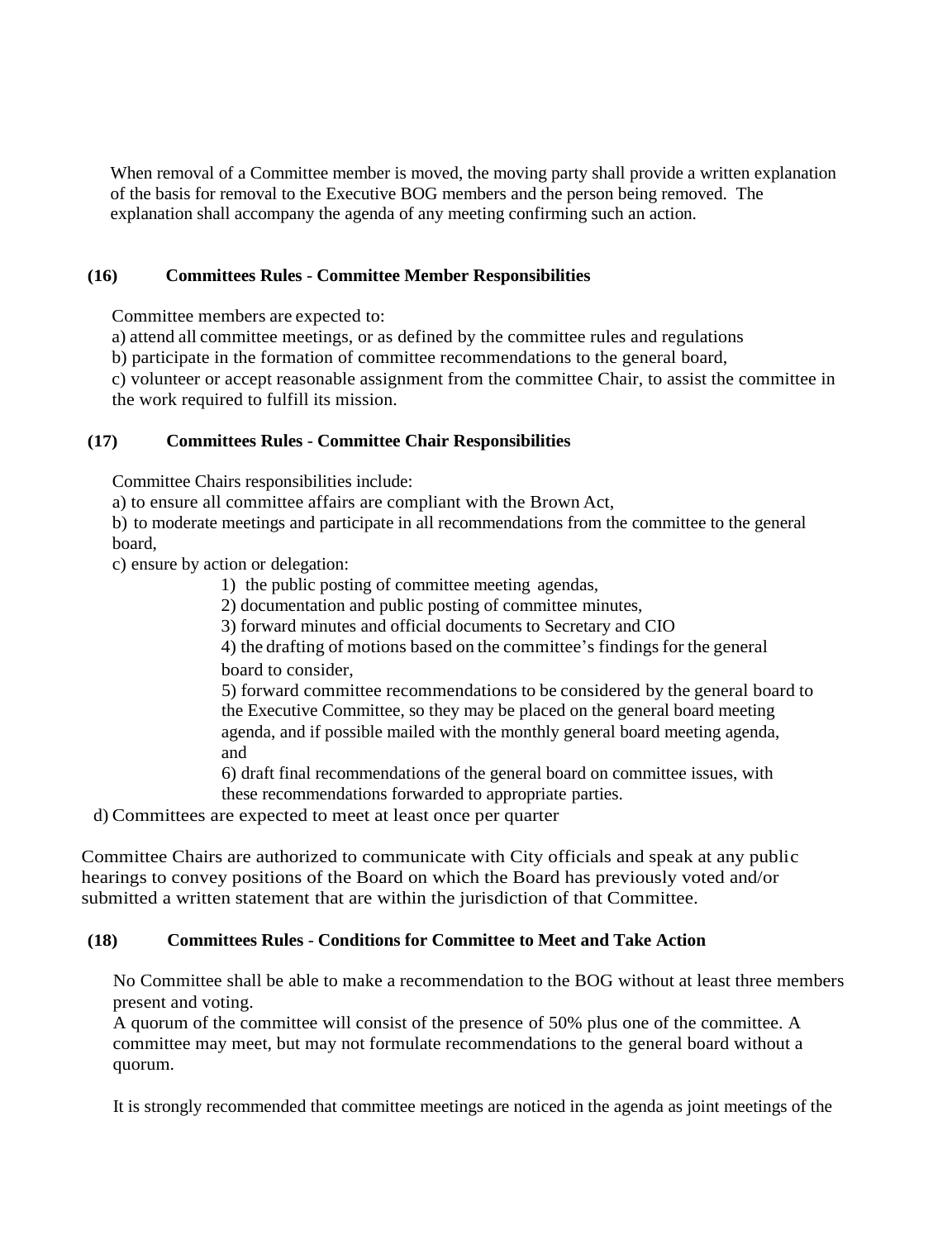committee and the Board of Governors, so that other Board members may participate at the meeting. It is required that committee meetings be so noticed when there are five Board members serving on that committee, so that the Chair of the Board may participate ex officio as set forth in the Bylaws.

Any committee chair who wants to set up a virtual EPNC meeting shall consult with the member(s) of the Executive Committee responsible for coordinating dates and logistics. All EPNC virtual meetings will be set up per the protocols set by the EPNC Committee/Board Meeting Template; any deviations from that tempplate should be approved by Executive Committee and/or DONE. Including without limitation using a webinar format (instead of a "meeting") and disabling chat and Q&A features.

### **CONSENT CALENDAR RULES**

#### **(19) Consent Calendar Rules** - **Purpose**

The purpose of the Consent Calendar Rules is to create a mechanism whereby items coming before the Echo Park Neighborhood Council (EPNC) for consideration that are clearly understood and uncontroversial by all board members may be bundled into a single motion and voted on without discussion.

### **(20) Consent Calendar Rules** - **Qualifications**

Items may be placed on the Consent Calendar if they have fulfilled all of the following: a) Items must come from a Standing or Ad Hoc Committee, b) Items must have been included in properly posted meeting agenda and discussed in a properly noticed public meeting according to EPNC Bylaws, Rules, Codes and City laws, c) Items must have received a Unanimous c vote by the committee recommending the item be approved by the Board of Governors.

#### **(21) Consent Calendar** -**Procedure**

Agendizing Consent Calendar Items shall follow this procedure: a) Items will be placed on the Consent Calendar by request from the submitting committee, by vote of the Executive Committee, or at the discretion of the agenda maker.

b) all items placed on the consent calendar shall appear together in one section of the agenda and labeled "Consent Calendar". This section will be placed at the top of the Motions and Resolutions , c) Items in the consent calendar will include the recommending committee, the recommendation for consideration, and the committee's vote. (example: "Outreach Committee: Budget and Plan Town-Hall Meeting, Consensus."

#### **(22) Consent Calendar** - **BoardConsideration**

Any member of the Board of Governors may request that an item be removed from the Consent Calendar for any reason. An item removed from the Consent Calendar will be considered after the consent calendar is considered as a whole, or at the Chair's discretion.

#### **(23) Consent Calendar** -**Voting**

Upon the motion of any member of the Governing Board, all items remaining on the consent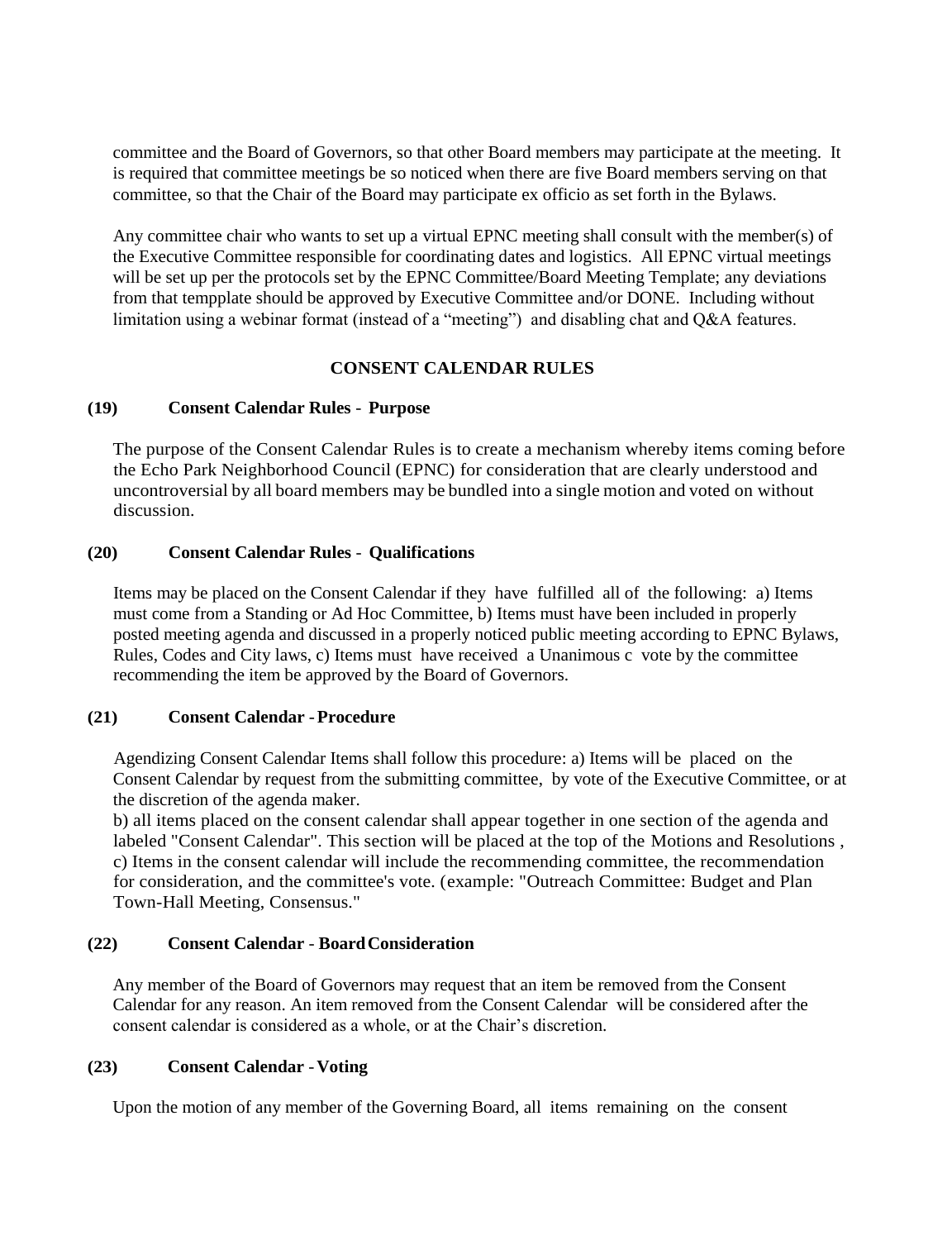calendar may be acted upon together, and each shall be deemed to have received the action recommended.

## **EXECUTIVE COMMITTEE RULES**

### **(24) Executive Committee Rules** - **MakeUp**

The Executive Committee will consist of the EPNC Chair, Vice Chair, Secretary, Treasurer and Chief Information Officer.

### **(25) Executive Committee Rules** - **Standing Meetings**

In accordance with the EPNC Bylaws, the Executive Committee will meet at least quarterly

The Executive Committee will meet at a date and time as prescribed by the committee. In addition to the quarterly meeting, the Executive Committee may at its discretions choose to hold special meetings, with public notice in compliance with EPNC Bylaws and the Brown Act.

### **(26) Executive Committee Rules** - **Quorum**

A minimum of three Executive Committee Members must be present for this committee to have a quorum.

#### **(27) Executive Committee Rules** - **Setting EC and General Board Meeting Agenda**

In accordance with the EPNC Bylaws, the Executive Committee may be charged with setting the agenda for the monthly Board of Governors meeting. Items may be set using the following outline:

#### A) Possible Agenda Items

#### i) Items from EPNC Committees

Items from committees (Standing or Ad Hoc) will be placed on the agenda for the next General Board Meeting unless evidence is presented to the Executive Committee, and the Executive Committee agrees, that the discussion and recommendation of the item may not have complied with proper notice or open discussion according to State law and EPNC Bylaws & Rules. In such cases, the Executive Committee will be charged in investigating the actions of the committee, and the items will be sent back to the committee. The merits of the item will not be discussed at the EC meeting. Items may be referred back to committee if the motions are deemed by majority vote to be insufficiently clear.

Any item of interest to the Board that does not fall into the purview of a committee, at the Chair's discretion, will be heard in a manner deemed appropriate by the Chair in consultation with the Vice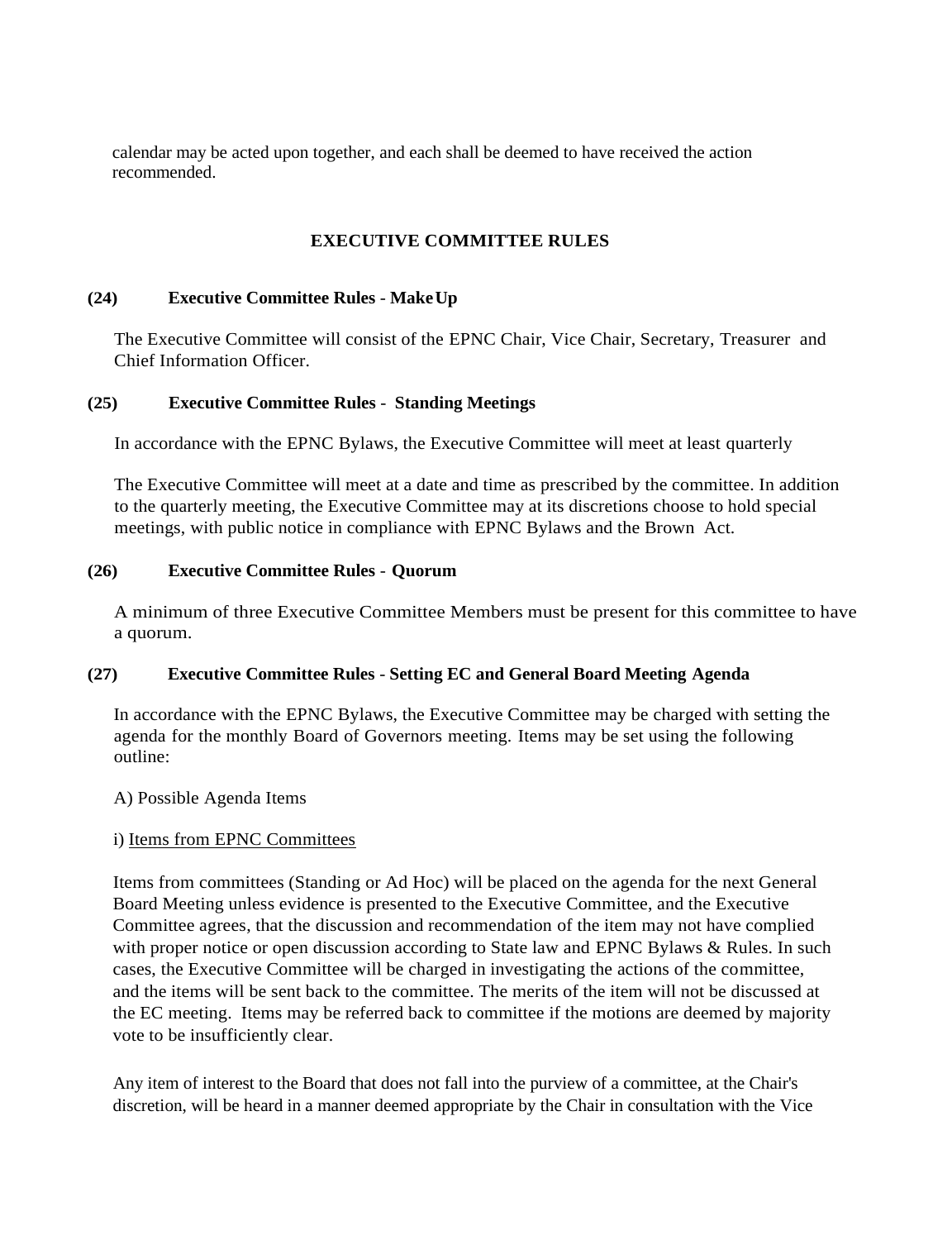Chair.

### ii) Items from Stakeholders or Board Members

If the Executive Committee is presented an item that is being requested to go directly to the General Board without committee review, the Executive Committee will use the following test against the item before placing in on the General Board Meeting Agenda:

a.) Is the item addressing an issue that the City of Los Angeles or its agencies is considering; or is the item addressing an issue that another government body is making that specifically pertains to EPNC stakeholders; and

b.) Does a recommendation from EPNC need to be formulated prior to the next General Board Meeting in order for the recommendation from EPNC to be considered in the decision making bodies' actions?

If the answer to this test is affirmative for both questions 1 and 2, the Executive Committee shall place the item directly to the General Board Meeting Agenda.

#### iii) Response to Stakeholder request

If a Stakeholder makes a direct request of the EC or an officer of the BOG for consideration of a matter by the Board, the EC shall refer the item to an appropriate committee. If no referral is possible, the item shall be included on the agenda for one of the next three consecutive regular meetings, time permitting, unless the item meets the standard defined in section ii above.

#### **(28) Executive Committee Rules – Order of Business and Scope of Work**

The EC meets to set the agenda for BOG meetings and not to reach consensus or approval on items proposed for the BOG agendas. The EC may also discuss matters of strategy and policy that inform efficient work for the NC and move community representation forward.

The Agenda will be presented in the following order:

- (1) Administrative Items
	- (a) Roll Call
	- (b) Adoption of Minutes
	- (c) Orders of the Day
- (2) Public Comment on non-agenda items
- (3) Motions & Resolutions relating to agenda for upcoming BOG meeting
- (4) Administrative items
- (5) Adjournment

#### **MEETING PROCEDURES**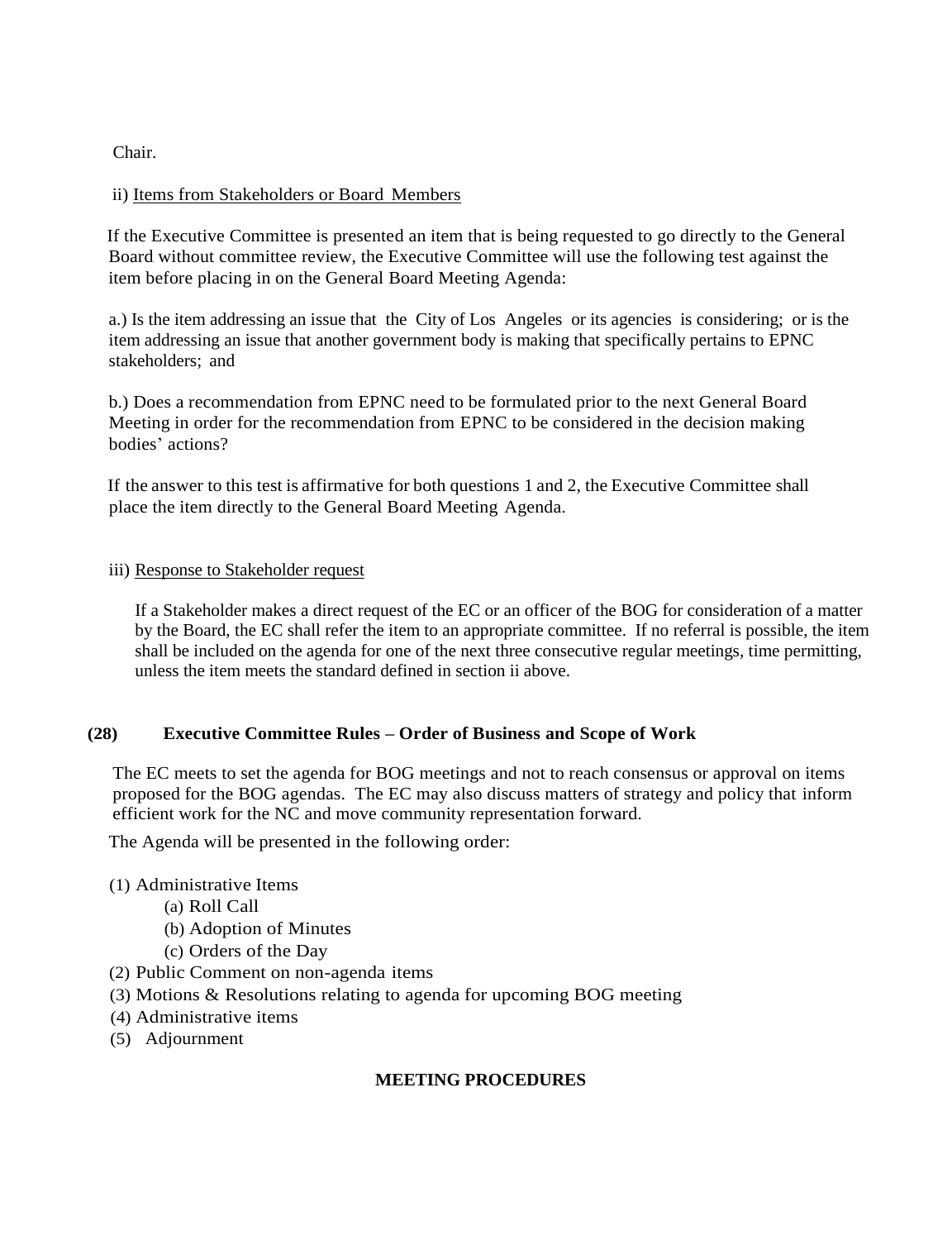## **(29) Virtual Meeting Procedures**

During the COVID-19 emergency, all EPNC virtual meetings will be set up per the protocols set by the EPNC Committee/Board Meeting Template; any deviations from that template should be approved by Executive Committee and/or DONE. Including without limitation using a webinar format (instead of a "meeting") and disabling chat and O&A features.

It is recommended that Board members and Committee members turn their camera on and show their face during virtual meetings, especially when they are speaking or voting, and when their camera is off, display a picture of themselves.

# **(30) Correction and Distribution of the Draft BOG Minutes**

The Secretary is responsible for the collection and distribution of draft BOG minutes to Board members and the public as necessary.

The Secretary is responsible to collect corrections to the BOG minutes prior to BOG consideration.

The Secretary is responsible to correct the BOG minutes based on BOG approval.

The Secretary is responsible to distribute the corrected and approved BOG minutes to the CIO for archival and posting purposes.

BOG minutes shall include attendance records. Minutes should include start time and end time, arrival and departures times, and absences within the first two pages of the draft document.

# **(31) Publishing of the Approved Minutes**

The CIO is responsible for archiving the approved BOG and Committee minutes in a permanent way electronically and to direct the Public to points of access to archived documents including minutes when requested. If there is no link to allow access to archived documents, the CIO is responsible to do everything possible to provide the requested documents to the requesting party.

Approved Minutes of BOG and Committee meetings will be published by the Chief Information Officer, with an electronic copy posted to the EPNC official web site, and/or DONE web site.

# **BOARD REMOVAL RULES**

# **(32) EPNC Board Member Removal Rules** - **Cause**

A BOG member may be removed as set forth in the Bylaws.

Notification in writing includes email. The Secretary shall be responsible for notifying board members that qualify for removal seven days prior to the meeting at which their status shall be reviewed. When possible removals shall occur at a regular BOG meeting.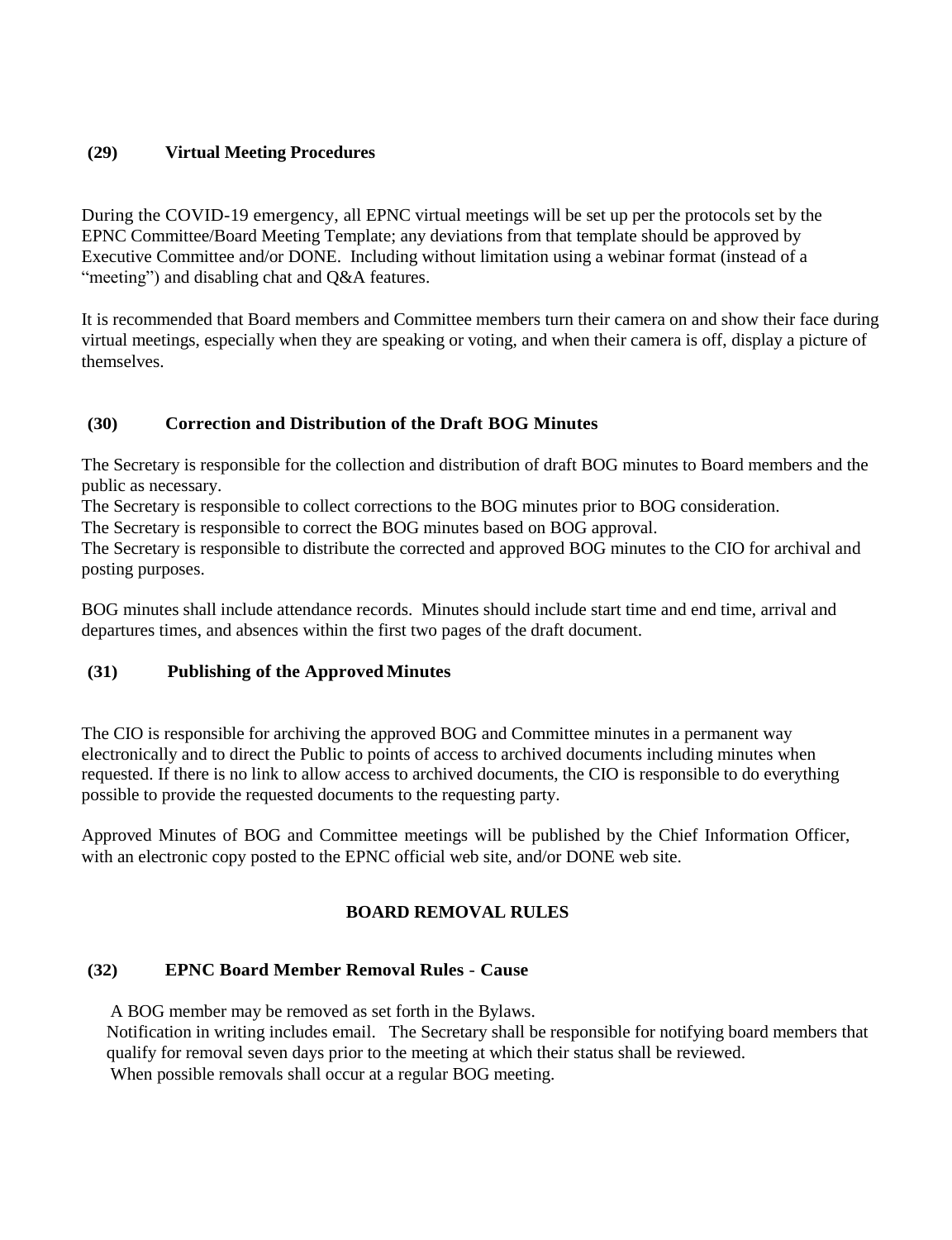#### **GRIEVANCE COMMITTEE RULES**

#### **(33) EPNC Grievance Committee Rules -Filing Grievance** & **Transmittal to EPNC**

A grievance may be filed by a stakeholder against a BOG member or an action of the BOG. The grievance needs to be filed with the Department of Neighborhood Empowerment in accordance with its guidelines. Please see [www.empowerla.org](http://www.empowerla.org/) for details.

After a grievance is received and accepted, DONE shall notify Executive Committee members of EPNC and recommend a course of action to address the grievance. The EC of EPNC shall in turn notify the BOG members and the stakeholders about the grievance, course of action, and next steps.

It is the policy and recommendation of EPNC that a permanent Grievance Committee be constituted by BONC and/or DONE to act on behalf of stakeholders and NC Boards in the best interests of addressing Grievances. Further, this committee should be empowered to settle differences within Boards when Board member complaints are made against individuals within their own Board, as BOG members may not file grievances against each other.

# **CODE OF CIVILITY**

## **(34) Code of Civility**

Collectively and individually, the members of the Board of Governors of the Echo Park Neighborhood Council agree to abide by a Code of Civility to ensure that our Neighborhood Council's business is conducted in a respectful and courteous manner, and in a way that will generate respect and credibility for our Neighborhood Council.

The freedom to express one's views about public matters is a cornerstone of the democratic process. The Echo Park Neighborhood Council welcomes the diverse views and opinions of our other board members and stakeholders as they relate to the issues before us. In order for these discussions to be meaningful and effective, we must treat others with respect andin a dignified manner.

1. I will conduct myself in a professional and civil manner at all times as a representative of the EPNC.

2. I will treat each member of the board and members of the public with respect at all times, regardless of an individual's opinion, ethnicity, race, sexuality, age, disability/ability, gender, gender identity, and/or religion.

3. Even in the face of disagreement or differences of opinion, I will demonstrate esteem and deference for my colleagues and the public.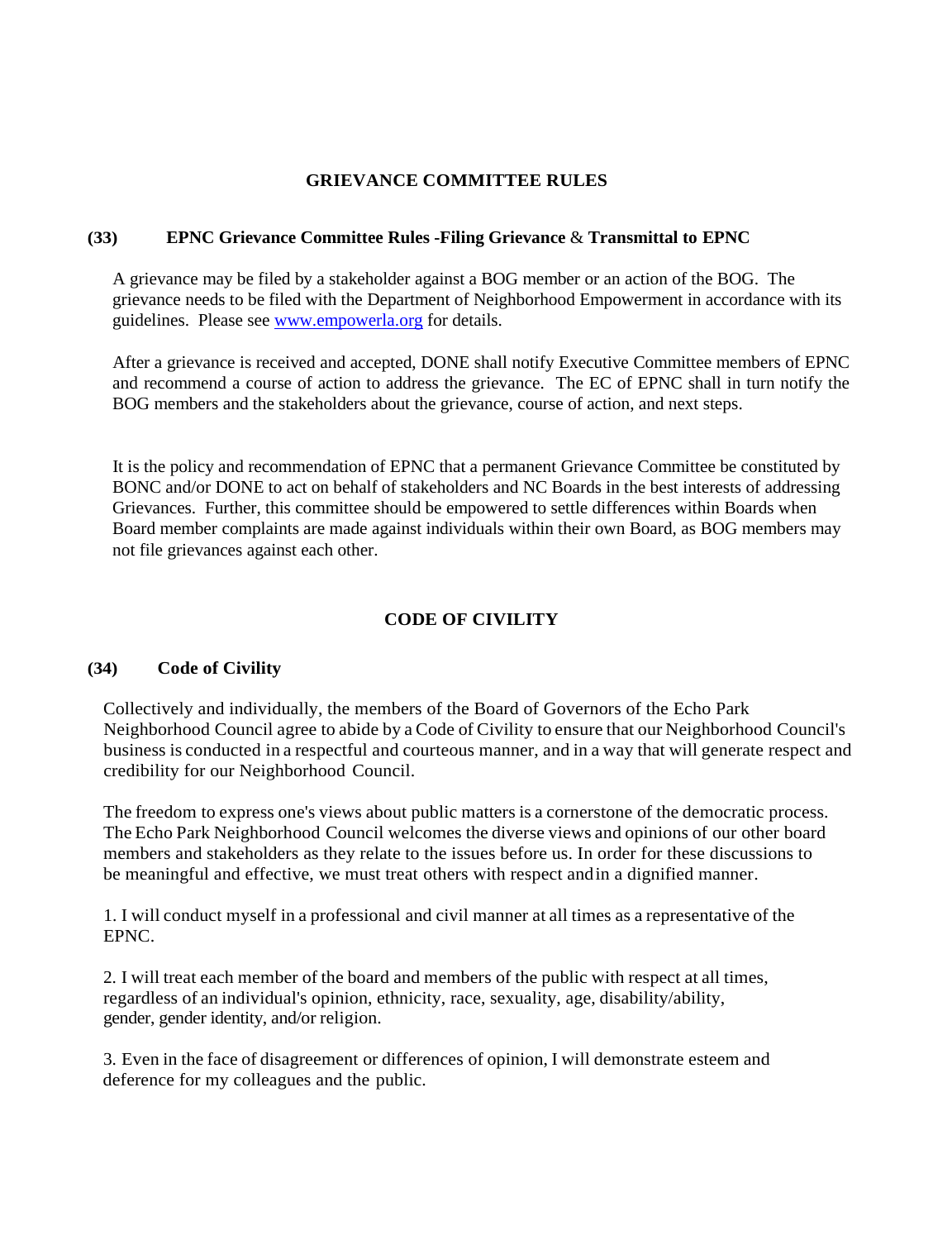4. Under no circumstances during Neighborhood Council meetings, functions, or events willI engage in or threaten to engage in any verbal or physical attack on any other individual.

5. I will commit to communicate my ideas and points of view clearly, and allow others to do the same without interruption. Further, I will confine my comments to the subject at hand as described in the meeting agenda.

6. I will follow the prescribed order of operations as defined in the Bylaws and these Standing Rules as much as possible.

7. I will not use language that is abusive, threatening, obscene, orslanderous, including using profanities, insults, or other disparaging remarks or gestures.

8. Derogatory language about an individual's ethnicity, race, sexuality, age, disability, or religion is not acceptable.

9. I will take responsibility for my own actions, and will work to fulfill my role and responsibilities as specified in the Bylaws.

10. I will commit to learn the applicable laws that govern Neighborhood Councils, including bylaws, standing rules, the Brown Act, ethics rules, city ordinances, and the City Charter, and will not knowingly violate any of the above.

11. I will abide by the Neighborhood Council's meeting procedures or rules in order to create a safe and effective environment for conducting business.

12. I will promote and enforce a safe meeting environment at all times. At moments when members of the public become disruptive and violate the rules of civility that we have pledged to follow, I will join my fellow board members in demanding that the persons conduct themselves in a respectful and orderly manner even if I agree with the point of view that is being expressed.

13. I will seek to present information truthfully, and will not knowingly misrepresent, mischaracterize, or misquote information received from others.

14. I pledge to truly listen to and hear other points of view.

15. I will practice the art of being able to disagree without being disagreeable.

16. If I find myself representing my personal interests before my community's interests, I will publicly disclose the differences and recuse myself from voting on such matters.

17. I will commit to good faith efforts to resolve any grievances that come before the board as specified in the bylaws.

18. I owe it to my fellow board members, the public, and the decision-makers who we are trying to influence to make the best possible effort to understand the issues before me. I will